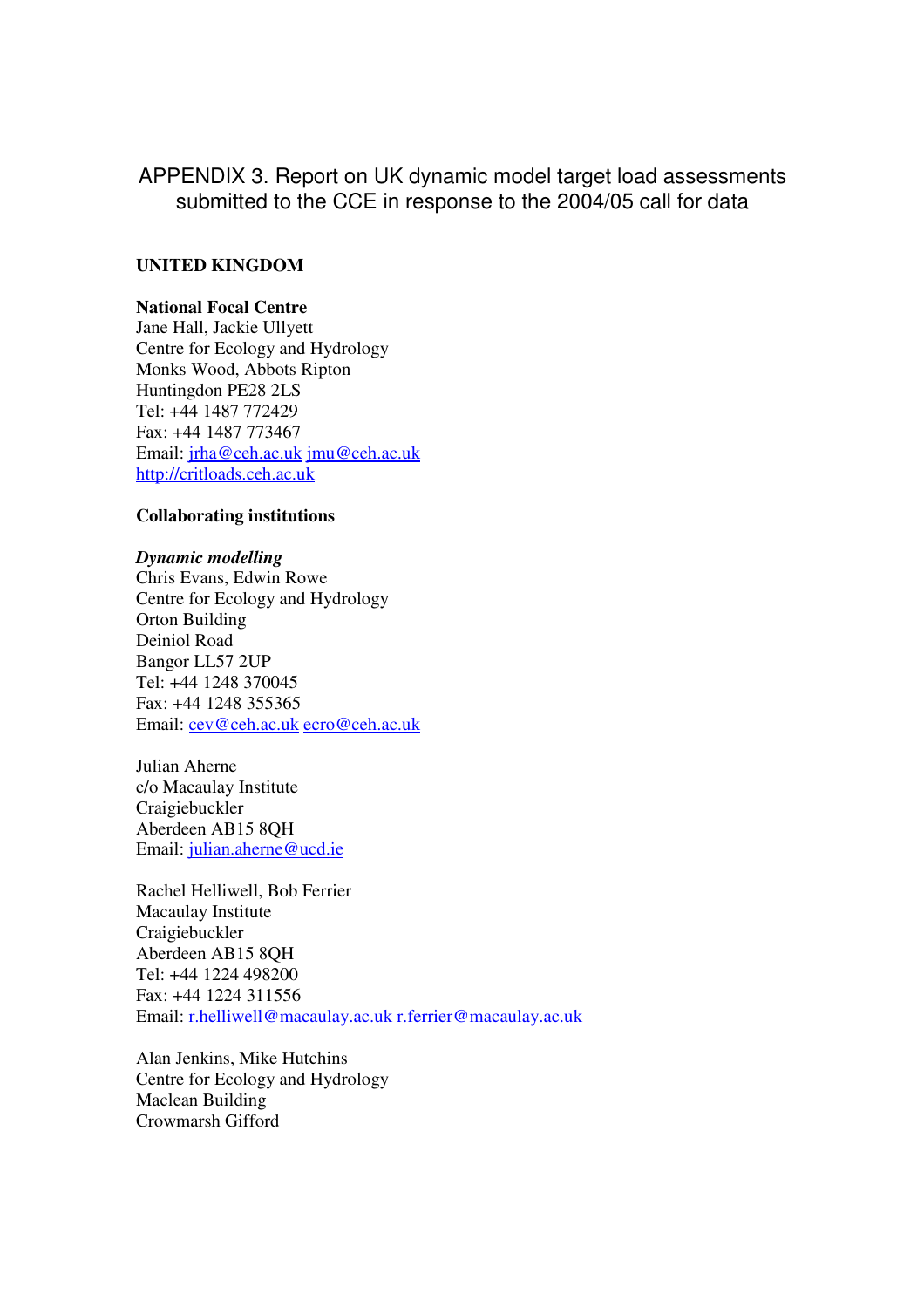Wallingford OX10 8BB Tel: +44 1491 838800 Fax: +44 1491 692424 Email: jinx@ceh.ac.uk mihu@ceh.ac.uk

#### **Introduction**

In 2004 the UK updated their steady-state critical loads of acidity and nutrient nitrogen (Hall et al, 2004a, 2004b). The steady-state data for terrestrial habitats remain unchanged and the 2004 data sets should be used. For the freshwater habitats (EUNIS classes C1 and C2) the steady-state data are also unchanged but are re-submitted together with updated results from UK dynamic modelling activities. The MAGIC model has now been applied to 320 UK surface water sites for which FAB critical loads were submitted in 2004. This report focuses on the further development and application of MAGIC in the UK.

The methodology used for the calibration of MAGIC has been updated to a) maximise consistency with the steady-state model, FAB; b) incorporate nitrogen dynamics and run Target Load Functions (TLFs) for all sites; and c) include improved input data based on new soil measurements and databases.

#### **Site selection for dynamic modelling**

MAGIC has been calibrated to a total of 320 sites, based on a number of regional water surveys undertaken between 1995 and 2002, and forming part of the UK freshwater critical loads dataset (Table 1). All regions are considered acid-sensitive, but span a range of sulphur and nitrogen deposition from the Cairngorms (low) to the South Pennines (high). Site-selection protocols varied by region; in the Cairngorms, Galloway and Mourne Moutains, all standing waters were sampled. In the Lake District and South Pennines, standing waters located on areas of acid-sensitive geology were sampled. In the larger Welsh regions, a subset of streams and standing waters located on acid-sensitive geology were sampled. Lakes were sampled on between one and four occasions over one year, while the Welsh stream sites were all sampled monthly over one year. Detailed descriptions of the regional datasets used are given in Evans et al. (2000) and Helliwell et al. (in prep). Note that two regions included in the previous call for data were not recalibrated and included in the current model runs: (i) the Trossachs (central Scotland) were excluded because they do not contain any sites with present-day ANCs below critical thresholds; (ii) the majority of sites in Dartmoor (Devon) to which MAGIC has previously been applied are not incorporated in the freshwater steady-state critical loads dataset.

| Region                  | Location              | Number of       | Number of |
|-------------------------|-----------------------|-----------------|-----------|
|                         |                       | standing waters | streams   |
| Cairngorms & Galloway   | Scotland <sup>a</sup> | Q7              |           |
| <b>Mourne Mountains</b> | Northern Ireland      |                 |           |
| Lake District           | North-west England    | 48'             |           |

**Table 1**. Sites calibrated using MAGIC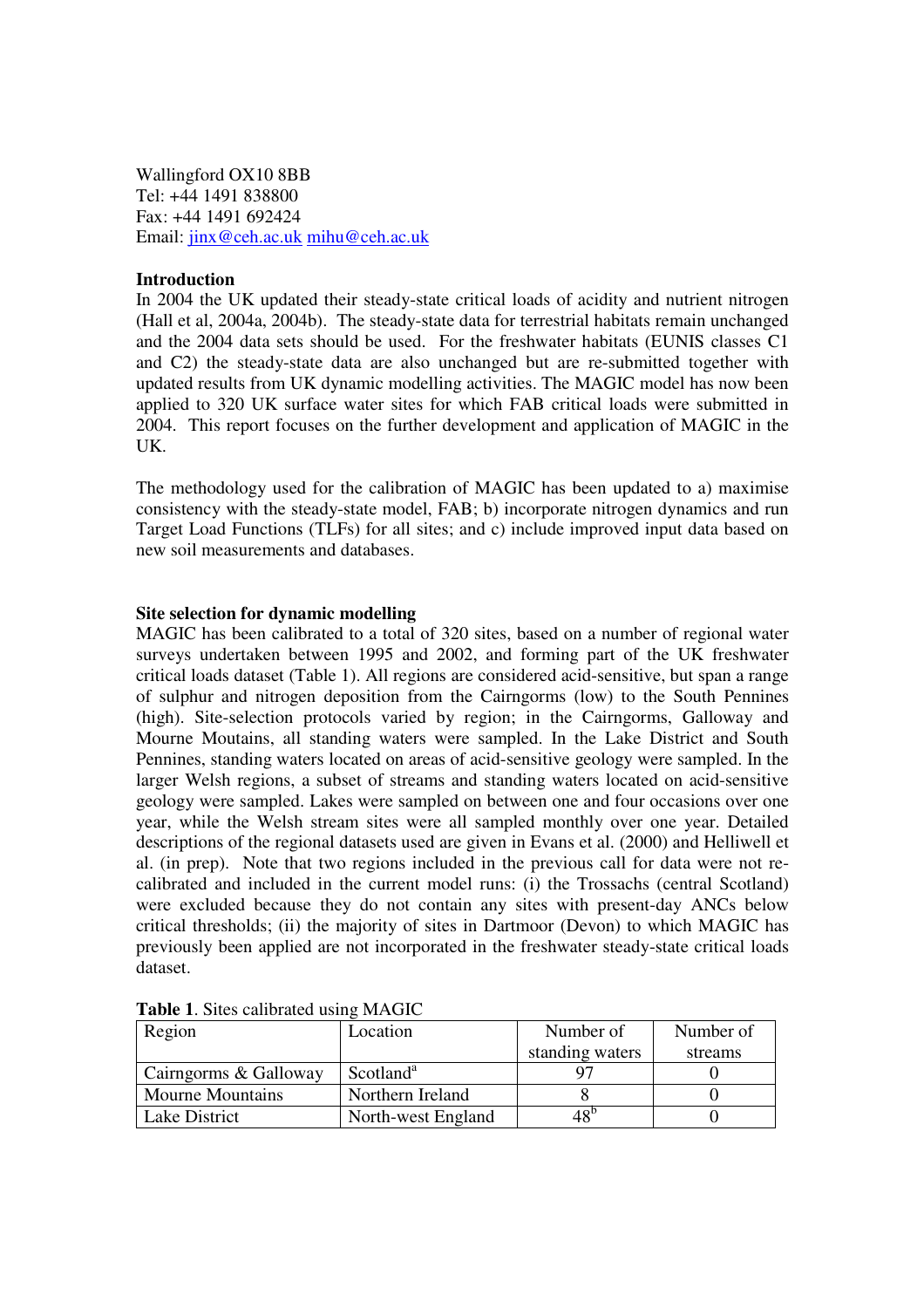| <b>South Pennines</b>     | northern England    |    |    |
|---------------------------|---------------------|----|----|
| Snowdonia                 | north Wales         | 34 |    |
| <b>Cambrian Mountains</b> | south/central Wales |    |    |
| Totals                    |                     |    | h4 |

<sup>a</sup> Cairngorms in north-east Scotland and Galloway in south-west Scotland

<sup>b</sup> MAGIC run for 52 sites in this region, but 4 sites removed prior to data submission as their catchment areas  $< 0.01$  km<sup>2</sup>.

#### **Input data**

As far as possible, the input data used for dynamic modelling correspond to the data used to apply the FAB critical load model to the same freshwater sites included in the 2004 data submission to the CCE. These data include measured water chemistry, estimated soil nitrogen sinks, nitrogen and sulphur sinks to lake sediments, and forest nitrogen and base cation uptakes. Additional soils data required for MAGIC (cation exchange capacity, exchangeable base cations, depth, bulk density, pH, C and N pools) were obtained from the best available data for each region; for Scotland and Northern Ireland, representative data were extracted from soil databases held by the Macaulay Institute, while for the English and Welsh sites, data were obtained from a targeted survey of representative acid-sensitive soils undertaken by CEH Bangor and the Macaulay Institute during 2003 and 2004 (Evans et al., 2004). Catchment-weighted mean values of all soil parameters were calculated based on best available soils and land-use maps for each region.

Deposition scaling sequences (hindcast and forecast) were derived from EMEP data for the grid cells covering each region. Present-day  $SO<sub>4</sub>$  and chloride deposition were estimated from measured present-day catchment output fluxes, assuming conservative transport of both anions through the catchment according to the method described by Jenkins et al. (1997). Marine base cation deposition was estimated from chloride deposition assuming sea-salt ratios. National estimates of reduced and oxidised nitrogen deposition data for 1998-2000 at 5km resolution were obtained from CEH Edinburgh (Smith et al, 2000). Rainfall data were obtained from 1 km interpolated annual 1961-90 rainfall, supplied by CEH Wallingford. Runoff data were calculated from these rainfall data based on estimates of the percentage evapotranspiration under moorland (10%) and forest (20%) according to Jenkins et al. (1997). Forested sites were modelled using a simplified sequence, based on a regional average planting date, and with constant uptake and deposition enhancement thereafter to avoid anomalies in target loads otherwise generated due to rotation period.

Nitrogen dynamics were modelled for all sites, based on the relationship between soil N immobilisation and C/N ratio included within the MAGIC and VSD models (Cosby et al., 2001; Posch et al., 2003). Default values of  $CN_{RANGE}$ , the difference between the  $CN$ ratios at which 100% of deposited N is retained  $(C/N_{UP})$  and at which retention falls to zero (C/N<sub>LO</sub>), were defined for four vegetation types (heathland, grassland, conifer and broadleaf forest) from an analysis of C/N versus N leaching data for a range of UK sites (Rowe et al., in prep.)

## **Model Calibration and application**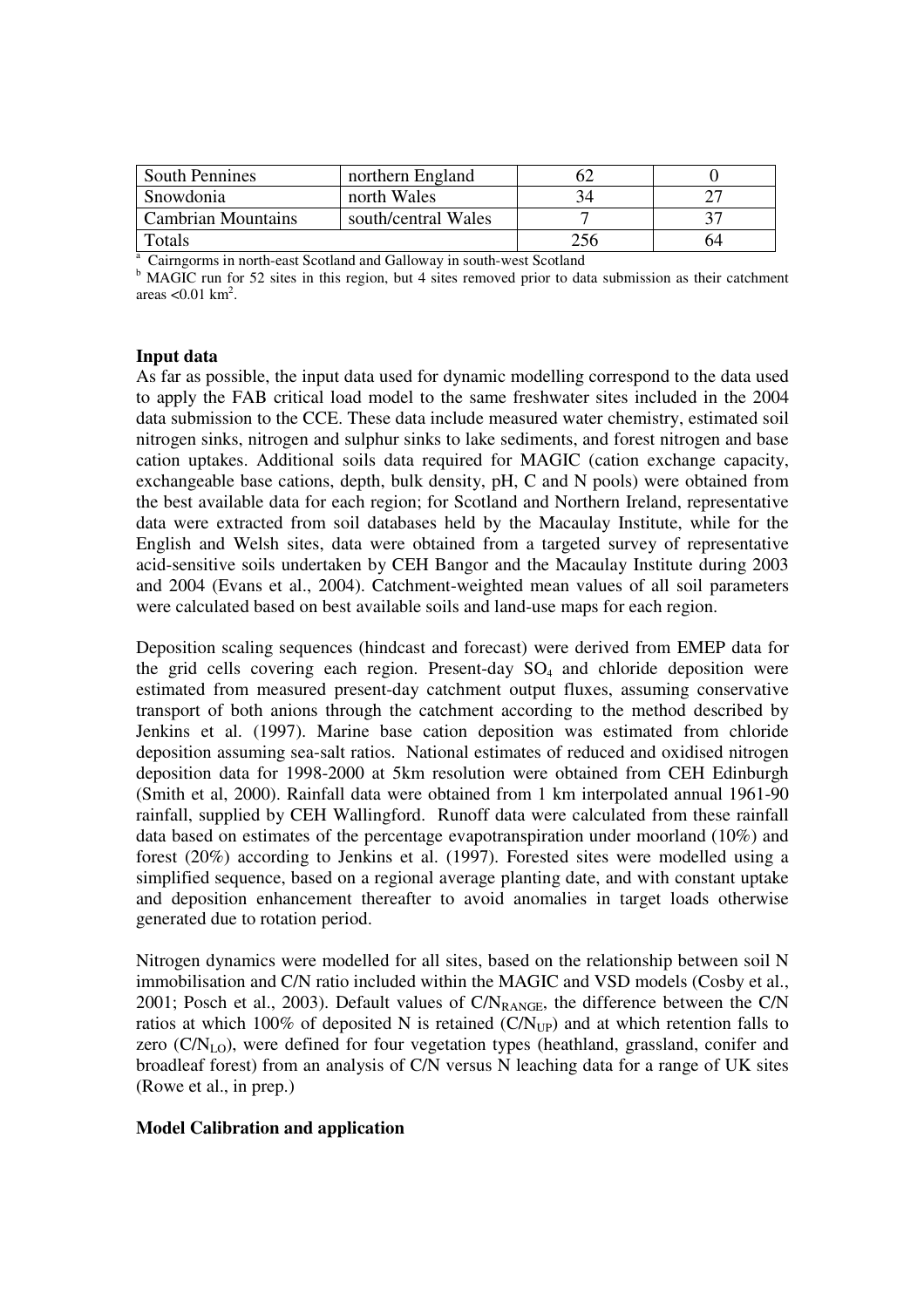MAGIC was calibrated to present-day surface water base cation concentrations, soil exchangeable base cation fractions, soil pH, surface water inorganic N leaching, and soil C/N. Parameters optimised were initial exchangeable base cation fractions, base cation weathering rates, soil water dissolved organic carbon concentration, initial soil C/N and  $CN_{UP}$ . Ten calibrations were undertaken for each site, and the mean parameter set for all successful calibrations (ie, those in which all target variables were simulated within acceptable ranges) was used as the basis for model forecasts and target loads calculations.

Model forecasts were undertaken based on currently agreed emissions reductions, with an implementation year of 2010 ('Gothenburg' scenario) and for a further reduction to EMEP background deposition levels by 2020; the latter indicates the maximum recovery that could be achieved. In each case UK deposition data were applied in the model, but scaled according to the deposition scaling sequences derived from the EMEP data. Target Load Functions (TLFs) were calculated for all sites according to the requirements of the call for data, with target years of 2030, 2050 and 2100. Critical ANC was consistent with values used in the FAB application for the 2004 data submission, ie, in most cases equal to 20  $\mu$ eq 1<sup>-1</sup>, with a small number of naturally acid sites having a critical value of 0 µeq  $1^1$ . The number of sites for which TLFs could be calculated by region and year are summarised in Table 2 below.

| Region                    | Number of sites by region with TLF for year: |      |      |
|---------------------------|----------------------------------------------|------|------|
|                           | 2030                                         | 2050 | 2100 |
| Cairngorms & Galloway     | 14                                           |      |      |
| <b>Mourne Mountains</b>   |                                              |      |      |
| <b>Lake District</b>      |                                              |      | 12   |
| <b>South Pennines</b>     |                                              |      | 13   |
| Snowdonia                 |                                              |      | 19   |
| <b>Cambrian Mountains</b> |                                              |      |      |
| Totals                    | 58                                           |      | 82   |

**Table 2**. Summary of the number of freshwater sites for which TLFs could be calculated by region and year

The UK will continue to apply MAGIC to the remainder of the freshwater sites for which FAB steady-state critical loads were submitted in 2004. In addition, data are being collated to enable dynamic models to be applied to selected regions of sensitive terrestrial habitats.

# **References**

Cosby, B.J., Ferrier, R.C., Jenkins, A. and Wright, R.F. 2001. Modelling the Effects of Acid Deposition – Fifteen Years of MAGIC: Refinements, Adjustments and Inclusion of Nitrogen Dynamics. Hydrology and Earth System Sciences, 5, 499-517.

Evans, C.D., Jenkins, A., Helliwell, R.C., Ferrier, R.C., and Collins, R. 2001. Freshwater acidification and recovery in the United Kingdom., Centre for Ecology and Hydrology, Wallingford (ISBN 1 903741 01 7). 80 pp.